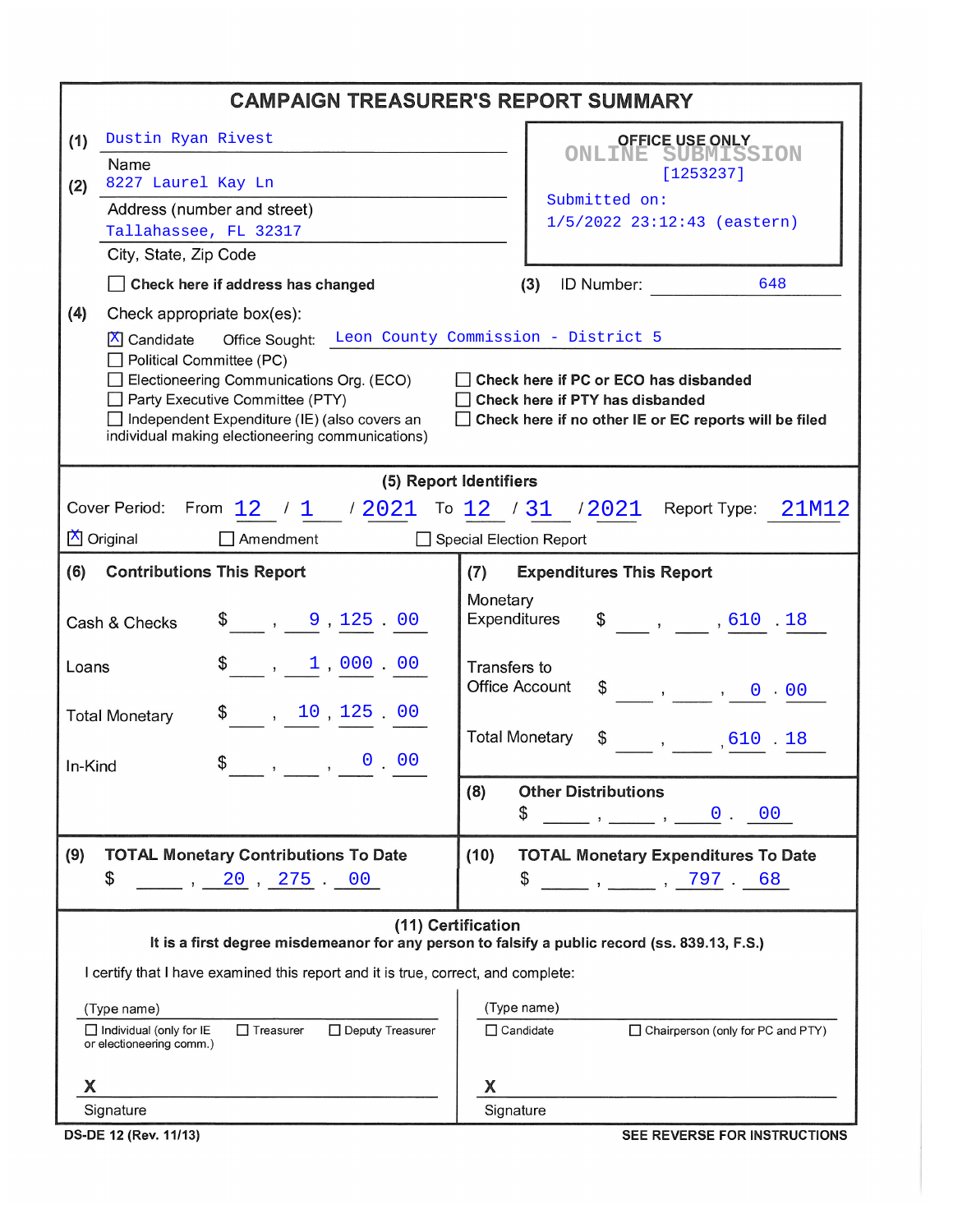|                                                          |                                                                                        | $(2)$ I.D. Number<br>(1) Name Dustin Ryan Rivest<br>648 |                               |                      |                        |              |            |
|----------------------------------------------------------|----------------------------------------------------------------------------------------|---------------------------------------------------------|-------------------------------|----------------------|------------------------|--------------|------------|
|                                                          | 12/1/2021                                                                              |                                                         |                               | 12/31/2021           |                        |              |            |
|                                                          | (3) Cover Period $\begin{array}{ccc} & & & \end{array}$                                |                                                         |                               | through $l = l$      |                        | (4) Page $1$ | of $5$     |
| (5)<br>Date                                              | (7)<br>Full Name                                                                       |                                                         | (8)                           | (9)                  | (10)                   | (11)         | (12)       |
| (6)<br>Sequence<br>Number                                | (Last, Suffix, First, Middle)<br>Street Address &<br>City, State, Zip Code             | Type                                                    | Contributor<br>Occupation     | Contribution<br>Type | In-kind<br>Description | Amendment    | Amount     |
| 12/8/2021<br>$\sqrt{2}$<br>$\frac{1}{2}$<br>$\mathbf{1}$ | Lee, Matthew<br>***Protected Voter***                                                  | I.                                                      | doctor                        | CH                   |                        |              | \$250.00   |
| 12/9/2021<br>$\sqrt{1}$<br>$\overline{a}$                | Forgotten coast<br>hospitality gr,<br>3183 Mulberry Park Blvd<br>Tallahassee, FL 32311 | B                                                       | restaurant CH<br>bwner        |                      |                        |              | \$500.00   |
| 12/13/2021<br>$1 \quad 1$<br>3                           | Niebla, Manuel<br>1431 San Benito Avenue<br>Coral Gables, FL 33134                     | T.                                                      | <b>COO</b>                    | CH                   |                        |              | \$500.00   |
| 12/14/2021<br>$\frac{1}{\sqrt{2}}$<br>4                  | Paniucki, Keith<br>3714 Swallowtail Trace<br>Tallahassee, FL 32309                     | I.                                                      | restaurant CH<br>bwner        |                      |                        |              | \$100.00   |
| 12/20/2021<br>5                                          | Pippenger, Alan<br>4446 Sierra Ct<br>Tallahassee, FL 32309                             | T.                                                      |                               | CH                   |                        |              | \$50.00    |
| 12/22/2021<br>6                                          | Sparkman, Travis<br>6156 Jason Trail<br>Tallahassee, FL 32317                          | I.                                                      | constructi CH<br>on.<br>owner |                      |                        |              | \$250.00   |
| 12/22/2021<br>$\overline{1}$<br>$\prime$<br>7            | Michael J Wyatt PA<br>3403 W Paxton Ave<br>Tampa, FL 33611                             | $\mathbf{B}$                                            | attorney                      | CH                   |                        |              | \$1,000.00 |
| 12/28/2021<br>$\prime$<br>8                              | Williams, Nicholas<br>1745 Copperfield Circle<br>Tallahassee, FL 32312                 | Ι.                                                      | director                      | CH                   |                        |              | \$250.00   |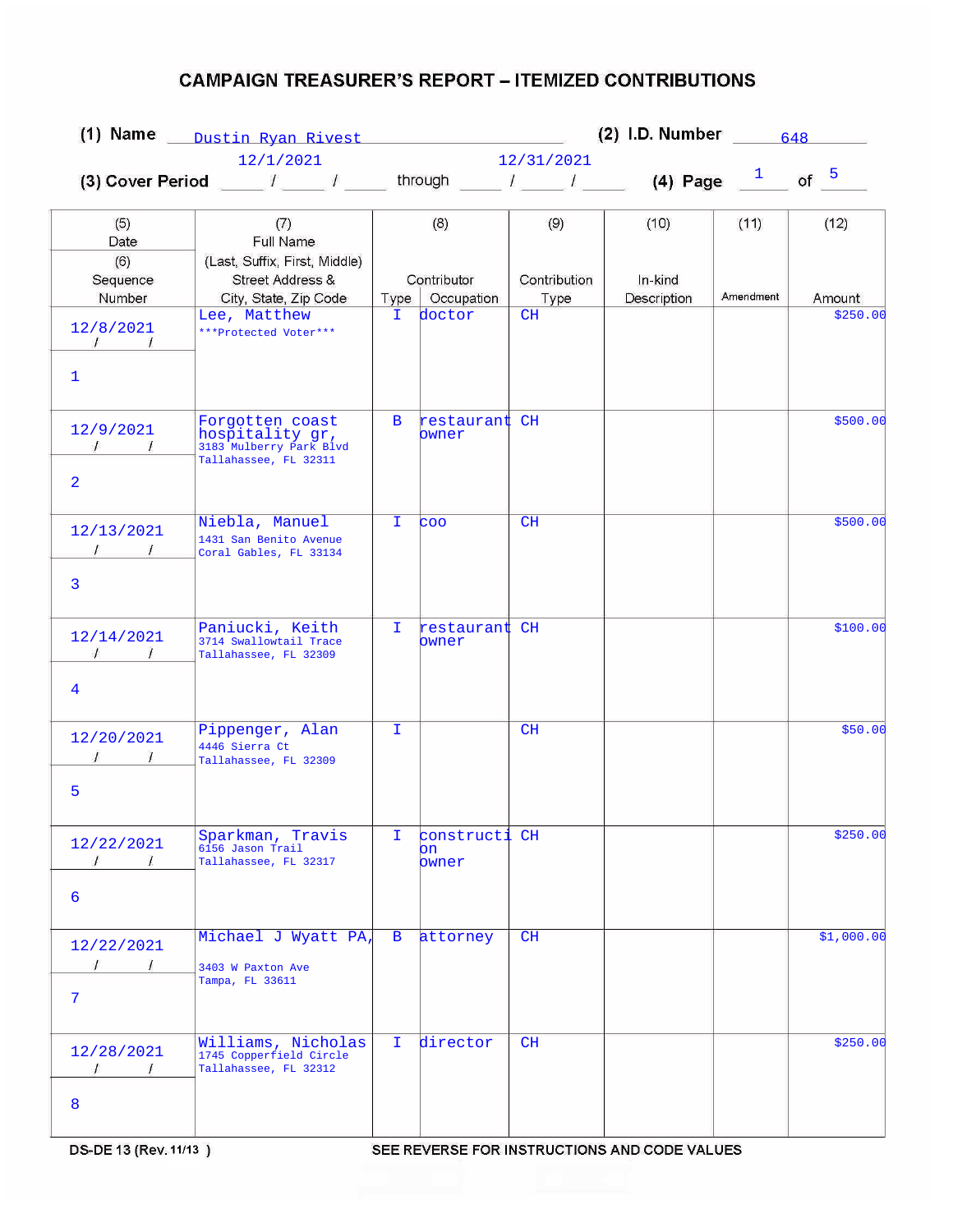| (1) Name Dustin Ryan Rivest                                |                                                                                                                            |              | (2) I.D. Number $\frac{648}{\sqrt{2}}$ |              |             |           |            |  |  |
|------------------------------------------------------------|----------------------------------------------------------------------------------------------------------------------------|--------------|----------------------------------------|--------------|-------------|-----------|------------|--|--|
|                                                            | 12/1/2021                                                                                                                  |              |                                        |              | 12/31/2021  |           |            |  |  |
|                                                            | (3) Cover Period _____ / _____ / _____ through _____ / _____ / _____ (4) Page $\frac{2}{\sqrt{5}}$ of $\frac{5}{\sqrt{5}}$ |              |                                        |              |             |           |            |  |  |
| (5)<br>Date<br>(6)                                         | (7)<br>Full Name<br>(Last, Suffix, First, Middle)                                                                          |              | (8)                                    | (9)          | (10)        | (11)      | (12)       |  |  |
| Sequence                                                   | Street Address &                                                                                                           |              | Contributor                            | Contribution | In-kind     |           |            |  |  |
| Number                                                     | City, State, Zip Code                                                                                                      | Type         | Occupation                             | Type         | Description | Amendment | Amount     |  |  |
| 12/28/2021<br>$\frac{1}{2}$ $\frac{1}{2}$<br>9             | Hunt, James<br>3166 Shamrock Street East<br>Tallahassee, FL 32309                                                          | I.           | coo                                    | CH           |             |           | \$250.00   |  |  |
| 12/28/2021<br>$\sqrt{1}$<br>10                             | Hanstein, Alan<br>3234 Yeats Ave.<br>Tallahassee, FL 32311                                                                 | Ι.           | coo                                    | CH           |             |           | \$250.00   |  |  |
| 12/29/2021<br>11                                           | Wood, Michael<br>***Protected Voter***                                                                                     | $\mathbf{I}$ | retired                                | CH           |             |           | \$500.00   |  |  |
| 12/29/2021<br>$\mathcal{L}$<br>$\overline{1}$<br>12        | Rionda, Anthony<br>10310 SW 19 St<br>Miami, FL 33165                                                                       | T.           |                                        | CH           |             |           | \$50.00    |  |  |
| 12/29/2021<br>13                                           | Kline, Ryan<br>3308 Robinhood Rd.<br>Tallahassee, FL 32312                                                                 | T.           | developer                              | CH           |             |           | \$1,000.00 |  |  |
| 12/30/2021<br>T<br>$\prime$<br>14                          | Free, Randy<br>PO Box 20374<br>Tallahassee, FL 32316                                                                       | I.           | retired                                | CH           |             |           | \$100.00   |  |  |
| 12/30/2021<br>$\prime$<br>$\overline{1}$<br>15             | Fraiser, Denise<br>9203 Oakfair Dr.<br>Tallahassee, FL 32317                                                               | I.           | real<br>estate                         | CH           |             |           | \$250.00   |  |  |
| 12/30/2021<br>$\overline{L}$<br>$\sim$ $\sim$ $\sim$<br>16 | Sperry, Todd<br>2275 Trescott Drive<br>Tallahassee, FL 32308                                                               | I.           | vp & cfo                               | CH           |             |           | \$250.00   |  |  |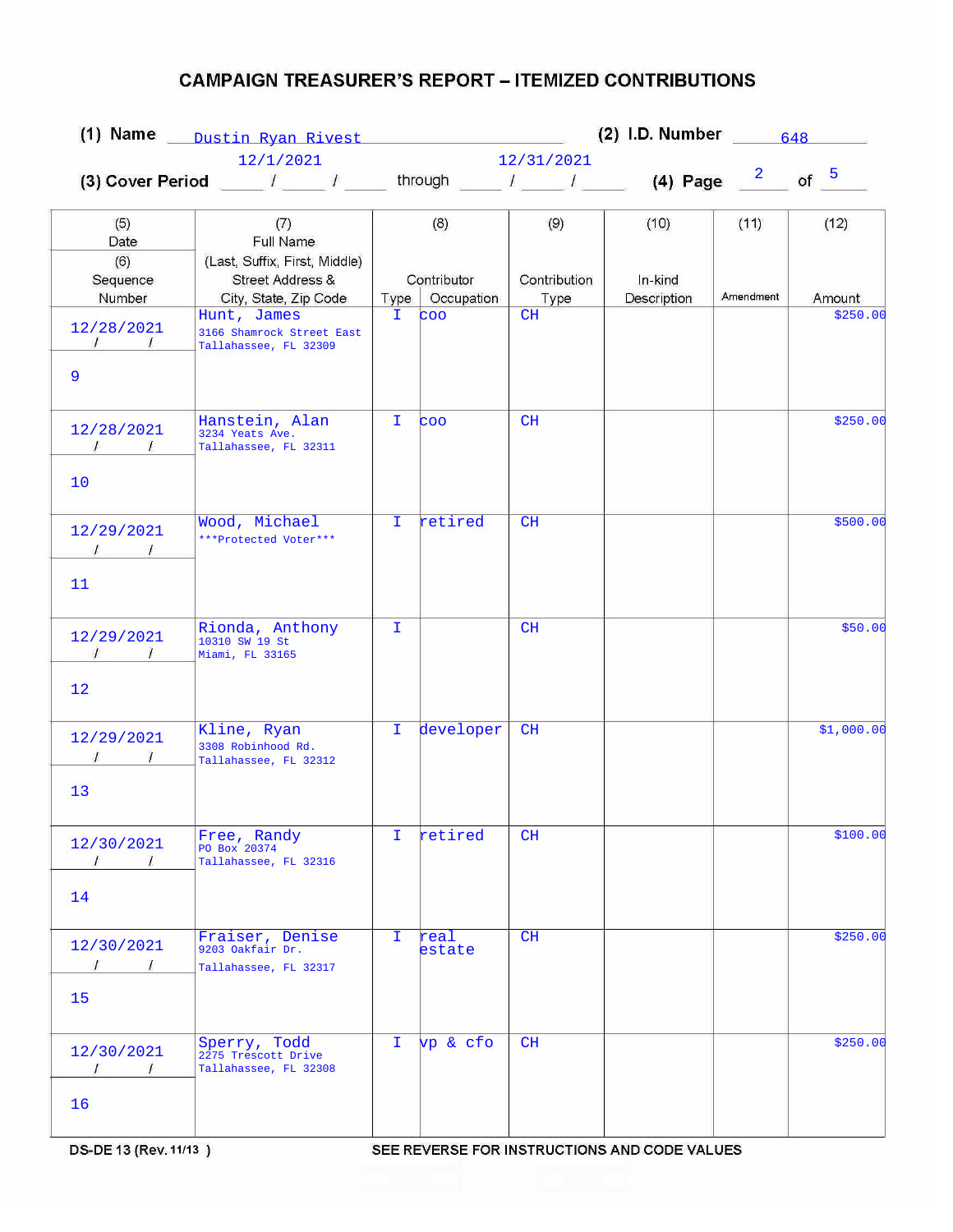|                                                |                                                                                                                  | (2) I.D. Number $\frac{648}{2}$<br>(1) Name Dustin Ryan Rivest |                          |              |              |           |                    |  |
|------------------------------------------------|------------------------------------------------------------------------------------------------------------------|----------------------------------------------------------------|--------------------------|--------------|--------------|-----------|--------------------|--|
| 12/1/2021                                      |                                                                                                                  |                                                                | 12/31/2021               |              |              |           |                    |  |
|                                                | (3) Cover Period $\begin{array}{cccc} I & I & I \end{array}$ through $\begin{array}{cccc} I & I & I \end{array}$ |                                                                |                          |              | (4) Page $3$ |           | of $5$             |  |
| (5)<br>Date                                    | (7)<br>Full Name                                                                                                 |                                                                | (8)                      | (9)          | (10)         | (11)      | (12)               |  |
| (6)<br>Sequence                                | (Last, Suffix, First, Middle)<br><b>Street Address &amp;</b>                                                     |                                                                | Contributor              | Contribution | In-kind      | Amendment |                    |  |
| Number                                         | City, State, Zip Code<br>Hunter Louis LLC,                                                                       | Type<br>$\mathbf{B}$                                           | Occupation<br>constructi | Type<br>CH   | Description  |           | Amount<br>\$250.00 |  |
| 12/30/2021<br>$\frac{1}{2}$<br>17              | 401 Office Plaza Dr<br>Tallahassee, FL 32301                                                                     |                                                                | on                       |              |              |           |                    |  |
| 12/30/2021<br>$\sqrt{1}$<br>18                 | McNeill Properties<br>LLC,<br>2910 Kerry Forest Parkway<br>Tallahassee, FL 32309                                 | B                                                              | ceo                      | CH           |              |           | \$250.00           |  |
| 12/30/2021<br>$\sqrt{1}$                       | Michael, Thomas<br>9024 Shoal Creek Dr.<br>Tallahassee, FL 32312                                                 | I.                                                             | cloud<br>strate          | CH           |              |           | \$100.00           |  |
| 19<br>12/30/2021<br>$\frac{1}{\sqrt{2}}$<br>20 | BowStern,<br>2115 Trescott Dr<br>Tallahassee, FL 32308                                                           | $\mathbf{B}$                                                   | marketing                | CH           |              |           | \$500.00           |  |
| 12/30/2021<br>21                               | Hondale, Eddie<br>10050 West Suburban Drive<br>Pinecrest, FL 33156                                               | T.                                                             |                          | CH           |              |           | \$50.00            |  |
| 12/30/2021<br>$\prime$<br>$\prime$<br>22       | Bagley, Kyle<br>13300 Stonedale Dr<br>Oklahoma City, OK 73142                                                    | I.                                                             |                          | CH           |              |           | \$25.00            |  |
| 12/30/2021<br>$\prime$<br>$\sqrt{1}$<br>23     | Littlefield, Sam<br>***Protected Voter***                                                                        | I.                                                             | trades<br>owner          | CH           |              |           | \$250.00           |  |
| 12/30/2021<br>$\prime$<br>$\prime$<br>24       | Matthews, John<br>1223 Cherokee Drive<br>Tallahassee, FL 32301                                                   | I.                                                             |                          | CH           |              |           | \$50.00            |  |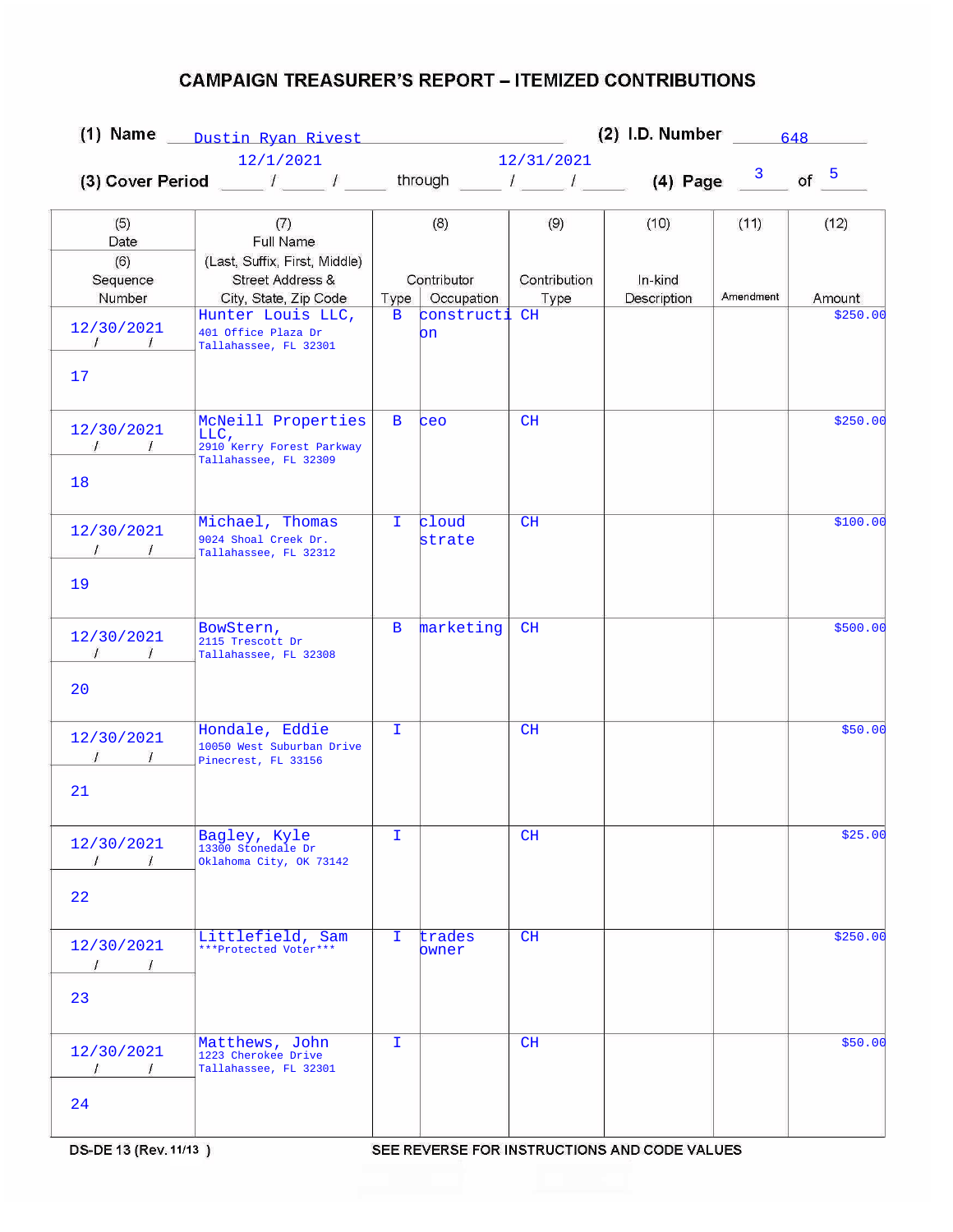|                                                    |                                                                                       | (2) I.D. Number $\frac{648}{2}$<br>(1) Name Dustin Ryan Rivest |                           |              |             |           |                    |  |  |
|----------------------------------------------------|---------------------------------------------------------------------------------------|----------------------------------------------------------------|---------------------------|--------------|-------------|-----------|--------------------|--|--|
|                                                    | 12/1/2021                                                                             |                                                                |                           | 12/31/2021   |             |           |                    |  |  |
|                                                    |                                                                                       |                                                                |                           |              |             |           | of $5$             |  |  |
| (5)<br>Date                                        | (7)<br>Full Name                                                                      |                                                                | (8)                       | (9)          | (10)        | (11)      | (12)               |  |  |
| (6)<br>Sequence                                    | (Last, Suffix, First, Middle)<br>Street Address &                                     |                                                                | Contributor<br>Occupation | Contribution | In-kind     | Amendment |                    |  |  |
| Number<br>12/30/2021<br>$\frac{1}{\sqrt{2}}$<br>25 | City, State, Zip Code<br>Jacobs, Sara<br>6991 Duck Cove Road<br>Tallahassee, FL 32312 | Type<br>I.                                                     | executive                 | Type<br>CH   | Description |           | Amount<br>\$100.00 |  |  |
| 12/30/2021<br>$\sqrt{1}$<br>26                     | Fleck, Matt<br>9089 Centerville Road<br>Tallahassee, FL 32309                         | T.                                                             | exterior<br>finishes      | CH           |             |           | \$100.00           |  |  |
| 12/30/2021<br>$\prime$<br>27                       | Kristin, Zaideman<br>4601 Inisheer Drive<br>Tallahassee, FL 32309                     | $\mathbf{I}$                                                   |                           | CH           |             |           | \$50.00            |  |  |
| 12/30/2021<br>$\sqrt{1}$<br>28                     | Varn, George<br>7038 Hanging Vine Way<br>Tallahassee, FL 32317                        | I.                                                             | entreprene CH<br>ur       |              |             |           | \$500.00           |  |  |
| 12/30/2021<br>29                                   | Deese, Ashley &<br><b>Buck</b><br>3249 Thoreau Ave<br>Tallahassee, FL 32311           | T.                                                             | entreprene CH<br>urs      |              |             |           | \$250.00           |  |  |
| 12/30/2021<br>$\overline{I}$<br>$\pm$<br>30        | Capece, Katie<br>3403 West Paxton Avenue<br>Tampa, FL 33611                           | I.                                                             | furniture<br>executive    | CH           |             |           | \$500.00           |  |  |
| 12/30/2021<br>$\frac{1}{\sqrt{2}}$<br>31           | Durrance, Bruce<br>4118 Chelmsford rd<br>Tallahassee, FL 32309                        | I.                                                             | entreprene CH<br>ur.      |              |             |           | \$250.00           |  |  |
| 12/30/2021<br>$\prime$<br>$\overline{1}$<br>32     | Biltmore School,<br>1600 S Red Road<br>Miami, FL 33155                                | B                                                              |                           | CH           |             |           | \$100.00           |  |  |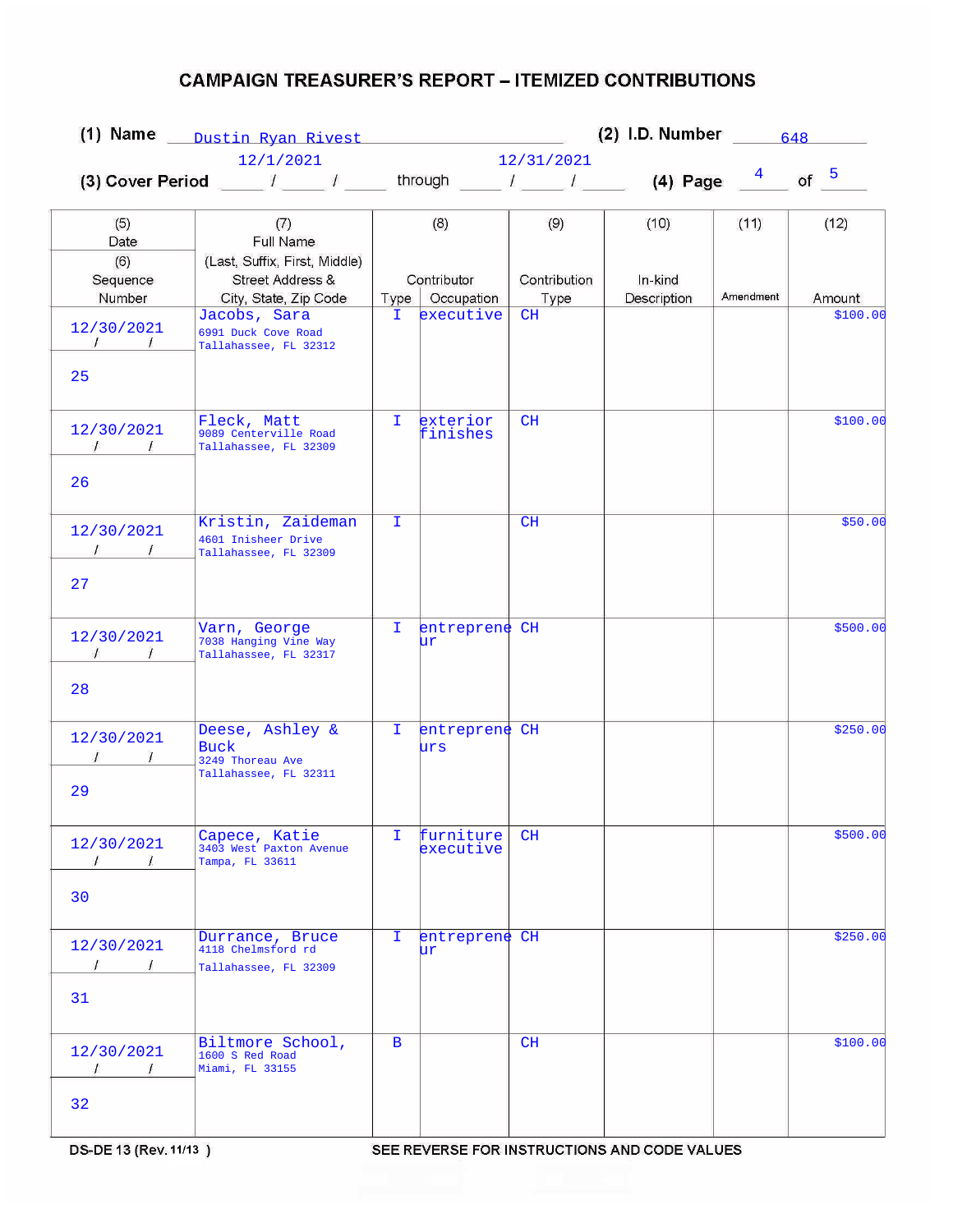|                                | (1) Name Dustin Ryan Rivest                                                                 |              |                   |              | (2) I.D. Number $\frac{648}{2}$ |           |            |
|--------------------------------|---------------------------------------------------------------------------------------------|--------------|-------------------|--------------|---------------------------------|-----------|------------|
|                                | 12/1/2021                                                                                   |              |                   | 12/31/2021   |                                 |           |            |
|                                | (3) Cover Period _____ / _____ / _____ through _____ / _____ / _____ (4) Page $\frac{5}{2}$ |              |                   |              |                                 |           | of $5$     |
|                                |                                                                                             |              |                   |              |                                 |           |            |
| (5)                            | (7)                                                                                         |              | (8)               | (9)          | (10)                            | (11)      | (12)       |
| Date                           | Full Name                                                                                   |              |                   |              |                                 |           |            |
| (6)                            | (Last, Suffix, First, Middle)<br>Street Address &                                           |              | Contributor       | Contribution | In-kind                         |           |            |
| Sequence<br>Number             | City, State, Zip Code                                                                       |              | Type   Occupation | Type         | Description                     | Amendment | Amount     |
|                                | Arisso, Manuel                                                                              | $\mathbf{B}$ | entreprene CH     |              |                                 |           | \$250.00   |
| 12/30/2021                     | 7213 Ox Bow CircleÂ                                                                         |              | ur                |              |                                 |           |            |
| $\frac{1}{2}$ $\frac{1}{2}$    | Tallahassee, FL 32312                                                                       |              |                   |              |                                 |           |            |
| 33                             |                                                                                             |              |                   |              |                                 |           |            |
|                                |                                                                                             |              |                   |              |                                 |           |            |
|                                | Rivest, Dustin                                                                              | $\mathbf S$  | entreprene LO     |              |                                 |           | \$1,000.00 |
| 12/31/2021                     | 8227 Laurel Kay Ln                                                                          |              | ur                |              |                                 |           |            |
| $\sqrt{1}$                     | Tallahassee, FL 32317                                                                       |              |                   |              |                                 |           |            |
| 34                             |                                                                                             |              |                   |              |                                 |           |            |
|                                |                                                                                             |              |                   |              |                                 |           |            |
|                                |                                                                                             |              |                   |              |                                 |           |            |
|                                |                                                                                             |              |                   |              |                                 |           |            |
| $\frac{1}{\sqrt{2}}$           |                                                                                             |              |                   |              |                                 |           |            |
|                                |                                                                                             |              |                   |              |                                 |           |            |
|                                |                                                                                             |              |                   |              |                                 |           |            |
|                                |                                                                                             |              |                   |              |                                 |           |            |
|                                |                                                                                             |              |                   |              |                                 |           |            |
| $\mathcal{I}$<br>$\mathcal{I}$ |                                                                                             |              |                   |              |                                 |           |            |
|                                |                                                                                             |              |                   |              |                                 |           |            |
|                                |                                                                                             |              |                   |              |                                 |           |            |
|                                |                                                                                             |              |                   |              |                                 |           |            |
|                                |                                                                                             |              |                   |              |                                 |           |            |
| $\overline{I}$                 |                                                                                             |              |                   |              |                                 |           |            |
|                                |                                                                                             |              |                   |              |                                 |           |            |
|                                |                                                                                             |              |                   |              |                                 |           |            |
|                                |                                                                                             |              |                   |              |                                 |           |            |
|                                |                                                                                             |              |                   |              |                                 |           |            |
| $I$ $I$                        |                                                                                             |              |                   |              |                                 |           |            |
|                                |                                                                                             |              |                   |              |                                 |           |            |
|                                |                                                                                             |              |                   |              |                                 |           |            |
|                                |                                                                                             |              |                   |              |                                 |           |            |
|                                |                                                                                             |              |                   |              |                                 |           |            |
| $\sqrt{1}$                     |                                                                                             |              |                   |              |                                 |           |            |
|                                |                                                                                             |              |                   |              |                                 |           |            |
|                                |                                                                                             |              |                   |              |                                 |           |            |
|                                |                                                                                             |              |                   |              |                                 |           |            |
|                                |                                                                                             |              |                   |              |                                 |           |            |
| $\sqrt{ }$<br>$\prime$         |                                                                                             |              |                   |              |                                 |           |            |
|                                |                                                                                             |              |                   |              |                                 |           |            |
|                                |                                                                                             |              |                   |              |                                 |           |            |

SEE REVERSE FOR INSTRUCTIONS AND CODE VALUES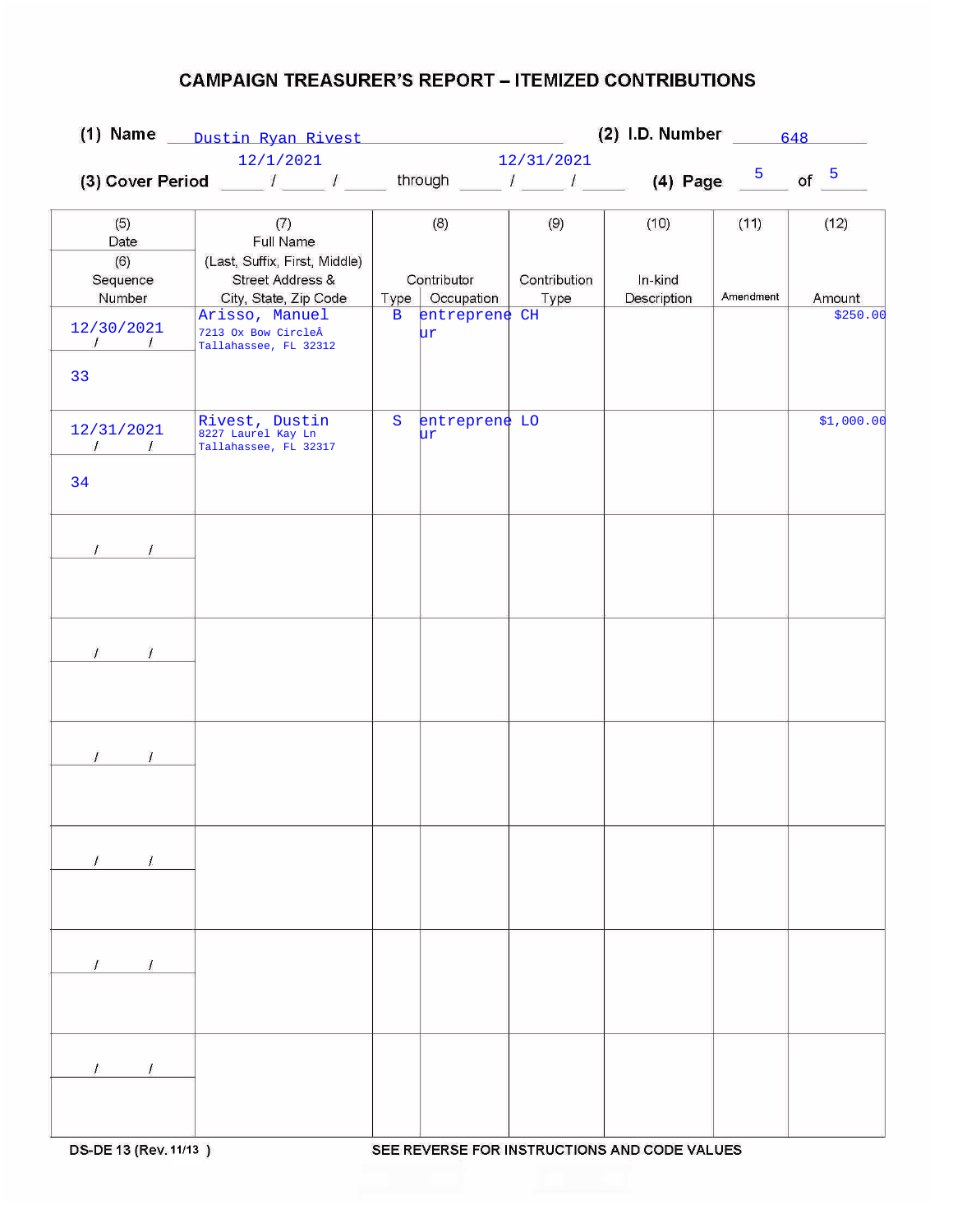|                                                 | <b>CAMPAIGN TREASURER'S REPORT – ITEMIZED EXPENDITURES</b><br>(1) Name Dustin Ryan Rivest                        |                                                                            | $(2)$ I.D. Number                 |                   | 648            |
|-------------------------------------------------|------------------------------------------------------------------------------------------------------------------|----------------------------------------------------------------------------|-----------------------------------|-------------------|----------------|
|                                                 | 12/1/2021<br>(3) Cover Period $1/$ / through $1/$                                                                | 12/31/2021                                                                 | (4) Page $1$ of $2$               |                   |                |
| (5)<br><b>Date</b><br>(6)<br>Sequence<br>Number | (7)<br><b>Full Name</b><br>(Last, Suffix, First, Middle)<br><b>Street Address &amp;</b><br>City, State, Zip Code | (8)<br>Purpose<br>(add office sought if<br>contribution to a<br>candidate) | (9)<br>Expenditure<br><b>Type</b> | (10)<br>Amendment | (11)<br>Amount |
| 12/30/2021<br>$\mathbf{1}$                      | Stripe,<br>510 Townsend Street<br>San Francisco, CA 94103                                                        | processing fees                                                            | <b>MO</b>                         |                   | \$241.13       |
| 12/3/2021<br>$\overline{2}$                     | Express Printing,<br>927 N Monroe St<br>Tallahassee, FL 32303                                                    | candidate cards                                                            | <b>MO</b>                         |                   | \$120.94       |
| 12/8/2021<br>$\overline{3}$                     | ADROLL,<br>2300 Harrison St<br>San Francisco, CA 94110                                                           | advertising                                                                | <b>MO</b>                         |                   | \$5.11         |
| 12/15/2021<br>$\overline{4}$                    | AWARDS4U,<br>1387 E Lafayette St<br>Tallahassee, FL 32301                                                        | name badge                                                                 | <b>MO</b>                         |                   | \$40.80        |
| 12/15/2021<br>5                                 | ADROLL,<br>2300 Harrison St<br>San Francisco, CO 94110                                                           | advertising                                                                | <b>MO</b>                         |                   | \$24.85        |
| 12/23/2021<br>6                                 | Facebook,<br>1 Hacker Way<br>Menlo Park, CA 94025                                                                | advertising                                                                | <b>MO</b>                         |                   | \$20.00        |
| 12/23/2021<br>7                                 | ADROLL,<br>2300 Harrison St<br>San Francisco, CA 94110                                                           | advertising                                                                | <b>MO</b>                         |                   | \$24.62        |
| 12/24/2021<br>8                                 | Facebook,<br>1 Hacker Way<br>Melano Park, CA 94025                                                               | advertising                                                                | <b>MO</b>                         |                   | \$10.00        |

DS-DE 14 (Rev. 11/13)

SEE REVERSE FOR INSTRUCTIONS AND CODE VALUES